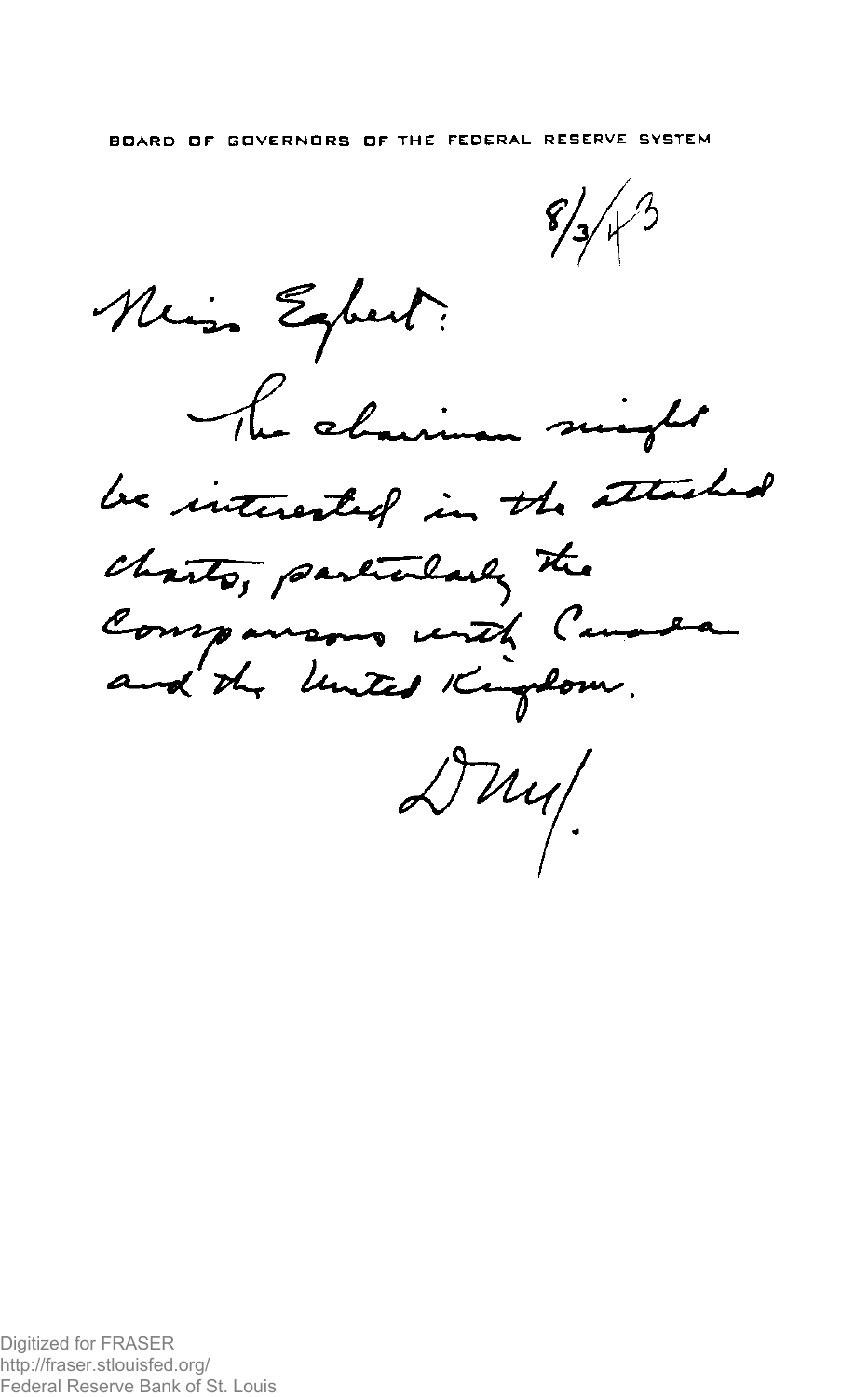Mr. Kennedy<br>Mrs Hodson

TREASURY DEPARTMENT VJashington

FOR RELEASE, MORNING NEWSPAPERS, Press Service<br>Tuesday, August 3, 1943. Press No. 37-88 Tuesday, August 3, 1943. 8-2-43

Secretary Morgenthau today reminded the American taxpaying public that ninety-five cents out of every dollar of Federal expenditures is being routed directly into the war effort.

This means, Mr. Morgenthau explained, that  $$36.8$  billions of the approximately  $$38.7$  billions which President Roosevelt estimated in his revised budget summation would be received as revenues In the present fiscal year, will go toward the purchase of guns, tanks, ships and planes in order that decency may be restored to the world.

The Secretary made public a series of charts illustrating the American Federal tax structure. One chart of estimates for the fiscal year 1944 showed that tax dollars met only 36 percent of total Federal expenditures in the United States; 47 percent in Canada, and 52 percent in the United Kingdom. Another depicted the lower Federal income tax rates in this country in contrast with those of Canada and the United Kingdom, by showing examples in two important income levels. A third portrayed the slower rise in Government receipts in relationship to budgetary expenditures.

At the same time, Mr. Morgenthau declared that taxes are the best method of paying for the war - because they pay for the war once and for all.

"But obviously," he said, "the entire cost of the war cannot be financed by taxes alone. This would impose so heavy a tax burden that it would create impossible situations for certain groups despite all efforts to apportion the tax load equitably. The ability to pay varies greatly in all income groups.

"Because of this, flexibility is necessary in financing the war. The purchase of War Bonds lends to our program this necessary flexibility. It makes it possible for everyone to aid and participate in the war effort in accordance with the amount of money which they have over and above their essential cost of living.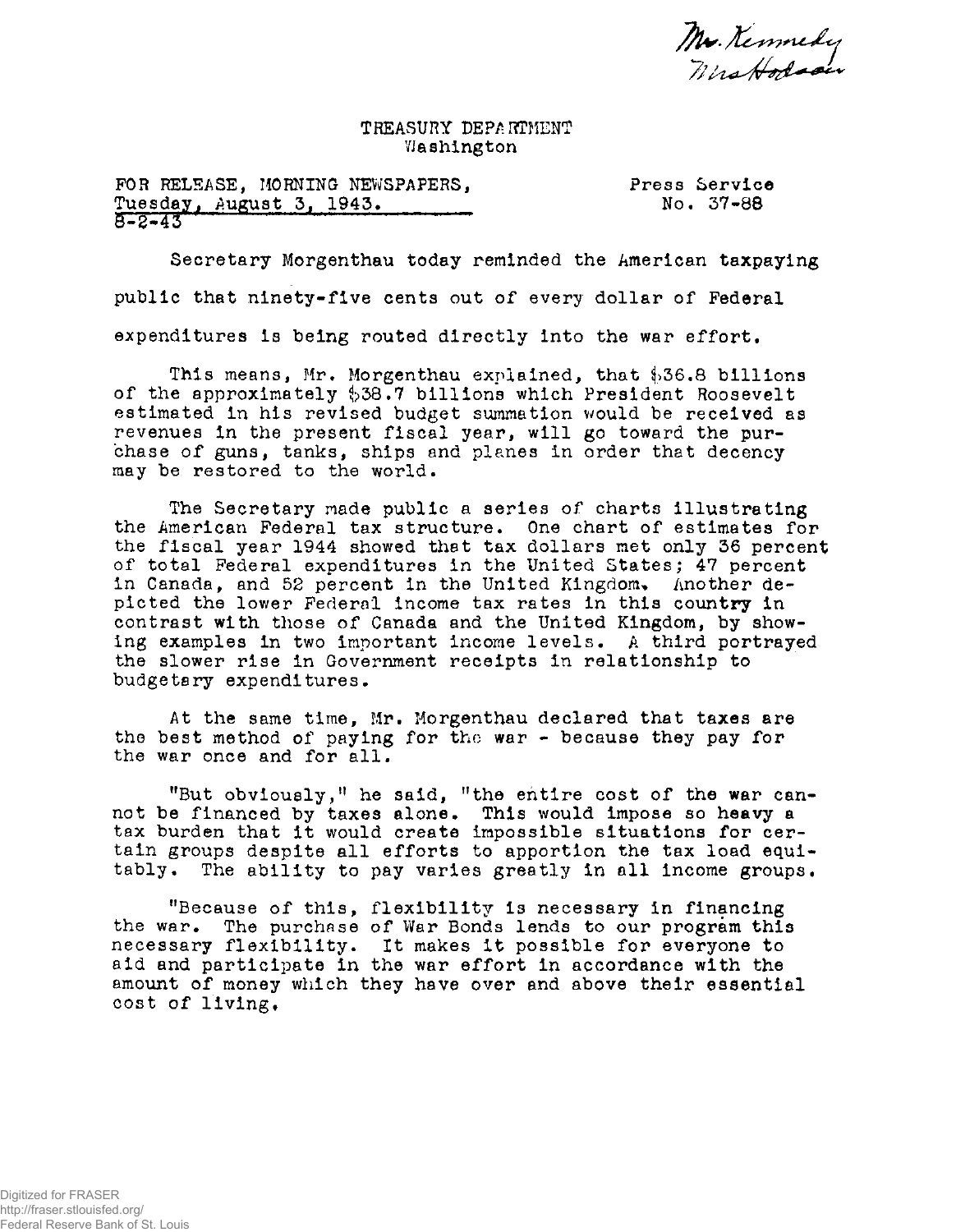"Therefore, if we are to pay as much as possible eut of our current national Income for the cost of the war it Is urgently necessary for individuals to pay high taxes and, in addition, buy and hold as many War Bonds as they can afford."

Mr. Morgenthau observed that, as a result of huge war expenditures (estimated at \$100 billions for the present fiscal year by Fresident Roosevelt in his budget summation), the income of the people of this country - the total they receive in wages, salaries, farm income, dividends, etc.,  $\sim$  now is the highest in history. Even after payment of the higher income taxes there will be more dollars to spend at a time when the amount of goods available is declining because of the demands of war production, he said.

"If people should try to spend this excess purchasing power," he concluded, "the upward pressure on prices would be serious. Thus, every tax dollar as well as every bond dollar does double duty; it provides funds needed urgently for winning the war, and checks the tendency toward rising prices."

 $-000+$ 

**- 2 -**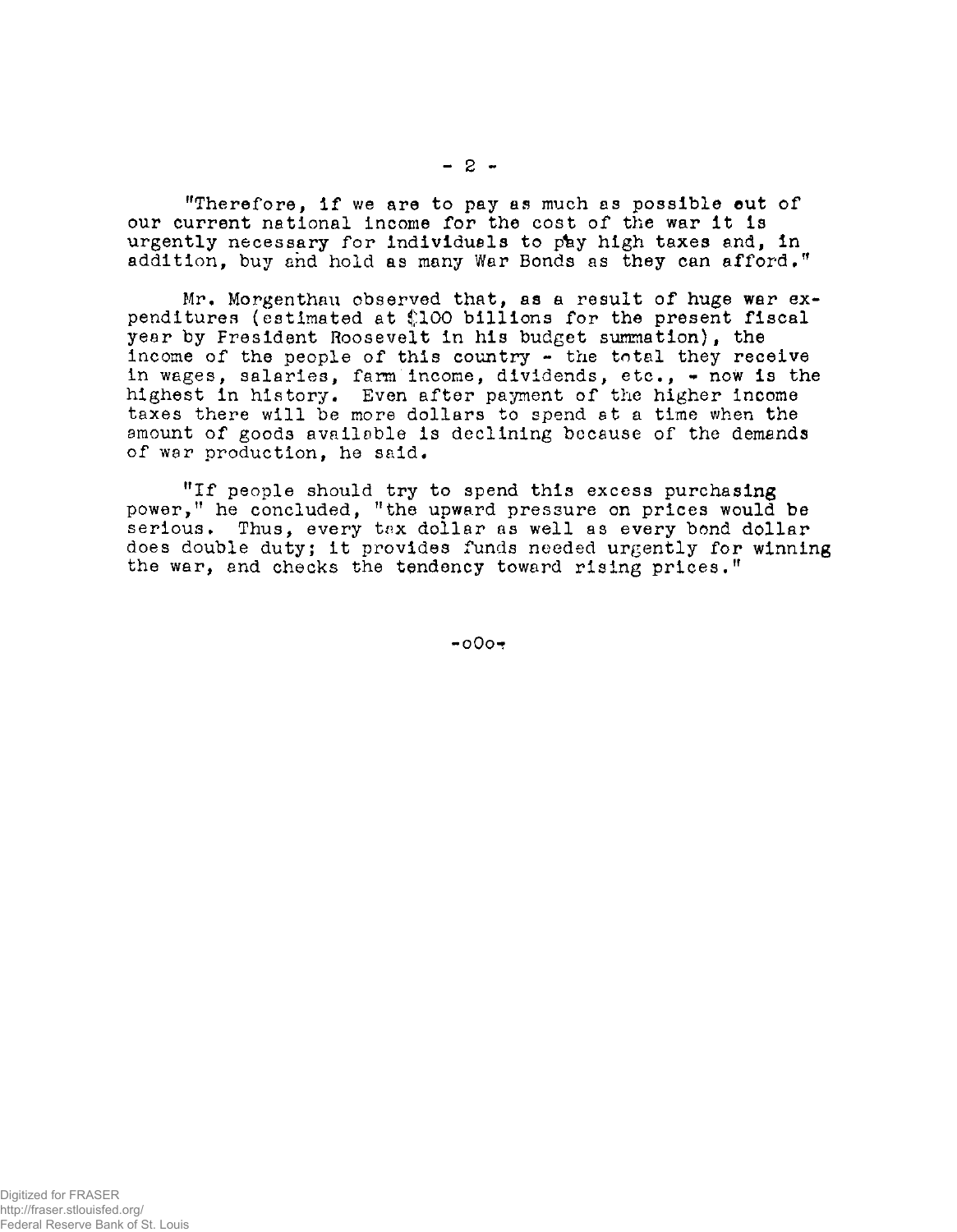

\* Excludes public debt retirements; includes net expenditures of Government corporations. <sup>1</sup> Total receipts less net appropriation to Federal old-oge and survivors insurance frust fund.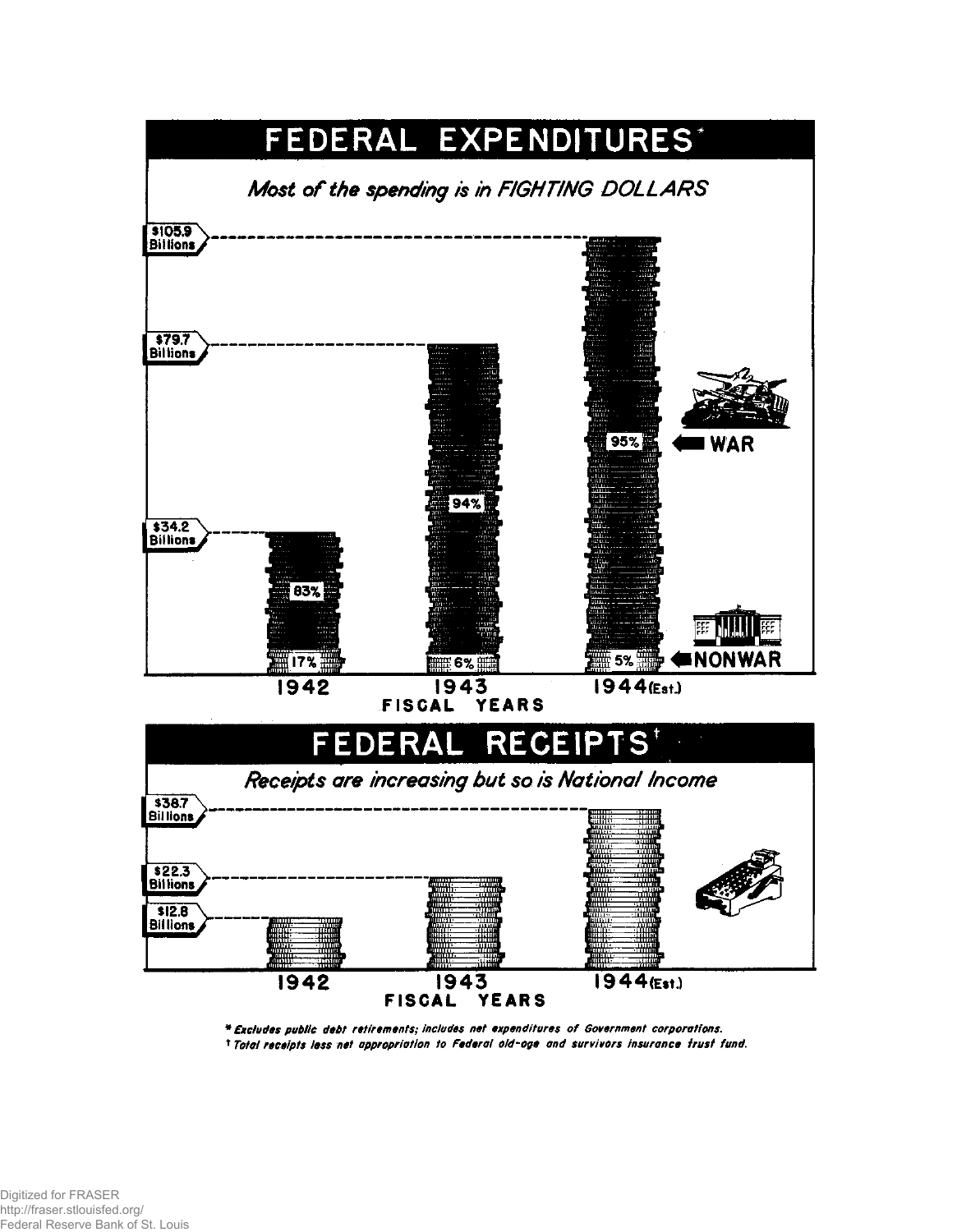